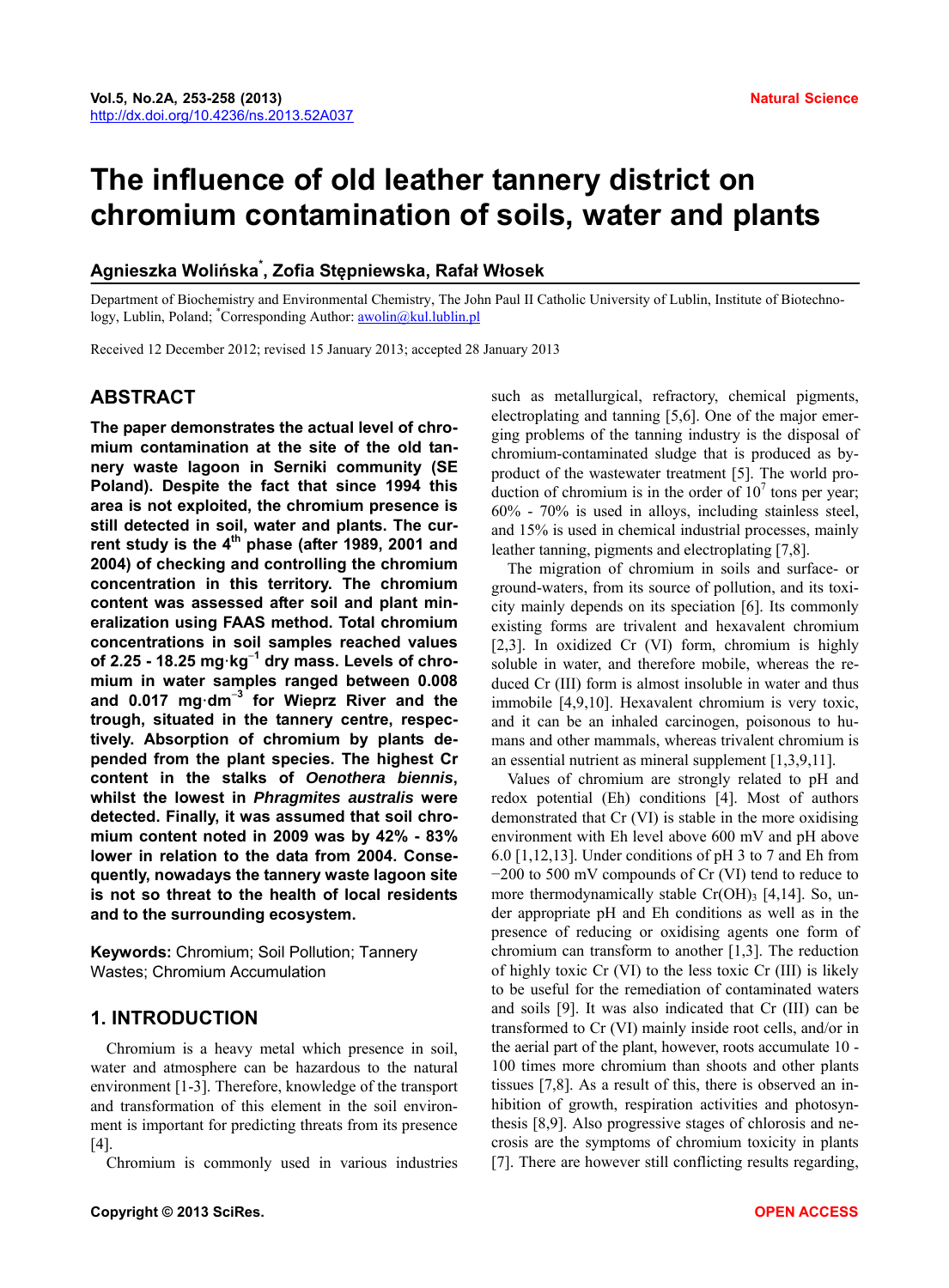which form of chromium is taken up and accumulated by plants [7,8,15]. Some authors considered that both translocation as accumulation of chromium inside the plant depends on the oxidation state of the supply and/or on the plant species [8,15,16].

Yet, among heavy metals, chromium has been paid much less attention compared to, e.g., cadmium copper, zinc, lead etc. One of reasons is that this element is constantly considered as a "local source" contaminant, whilst the second is that the dominant naturally occurring form of chromium,  $Cr_2O_3$ , is known essentially immobile and non-toxic in the environment [10].

Thus, based on above presented assumptions we have started a monitoring program aiming to assess the actual chromium accumulation in the soils, waters and plants of a tannery waste lagoon vicinity in SE Poland.

Our interest was also connected with chromium transformations in soils in the pH and Eh conditions, described in the prsented tannery waste lagoon site. By realized measurements of pH and Eh in the soil samples the estimation of the dominant form of chromium was possible.

# **2. MATARIALS AND METHODS**

## **2.1. Site Location and Description**

In the current study the tannery waste lagoon (6 ha) in Lubartów (SE part of Poland), located in Serniki community (51˚26'N 22˚40'E) has been studied. The storage yard is situated both in a basin as in the direct neighbourhood of the Wieprz River (approx. 50 m away) and cultivated fields [1]. In the active period (1970-1994) more than 200,000 t of tannery waste, containing 5% -  $10\%$  of Cr<sub>2</sub>O<sub>3</sub> were produced [6]. High chromium level in wastes deposit results from the application of chromal Cr(OH)SO4 (chromium (III) hydroxysulfate), used for protein denaturation in the amount of more than ten thousand tons per year. The second problem was the fact that the tannery waste lagoon was not appropriately secured. Its bottom was not sealed, and this still causes problems connected with the possibility of leaching the harmful substances getting away from it. Consequently, even at present (15 years after closing the Lubartów tannery) a migration of chromium from deposited wastes to the soil and ground water has taken place.

Lubartów tannery was declared insolvent on September 1998. During past 10 years the tannery waste lagoon has undergone reclamation twice (in 2001 and 2005) by covering the top of the storage layer by rocks originating from Bogdanka coal mine. Phytoremediation method was also applied by introducing pine plantings.

In 1989 the old tannery waste lagoon site was first examined for chromium contamination. After 10 years the level of chromium contents in soils, waters and plants

were re-analysed [17]. Five years later (in 2004) environmental samples (soils, plants and water) were investigated again [6]. So, the current study is the fourth phase of monitoring the chromium concentration at this site.

#### **2.2. Samples Collection**

The study material was collected in October 2009 at different distances from the tannery dumping ground (**Table 1**).

The soil sampling points are numbered from 1 to 7, depending from their location (**Figure 1**). Soil samples were taken from the surface layer (0 - 20 cm).

Plant samples: leaves of *Quercus petraea* (DB) and stalks of *Oenothera biennis* (WD), *Juncus sp.* (S) and *Phragmites australis* (TP), representatives for this place were also tested. Water samples were collected from the Wieprz River and the trough situated in the centre of waste deposit (see **Figure 1**).

# **2.3. Mineralization of Soil and Plant Samples**

Under laboratory conditions the soil samples were

**Table 1.** The distance of soil sampling points from the centre of the tannery waste lagoon.

| Number of soil<br>sample | The distance form the tannery waste centre<br>(m) |
|--------------------------|---------------------------------------------------|
| 1                        | 102                                               |
| 2                        | 96                                                |
| 3                        | 48                                                |
| 4                        | 128                                               |
| 5                        | 256                                               |
| 6                        | 80                                                |
|                          | 230                                               |



**Figure 1.** Aerial view of the tannery waste lagoon with marked sample points (maps.geoportal.gov.pl).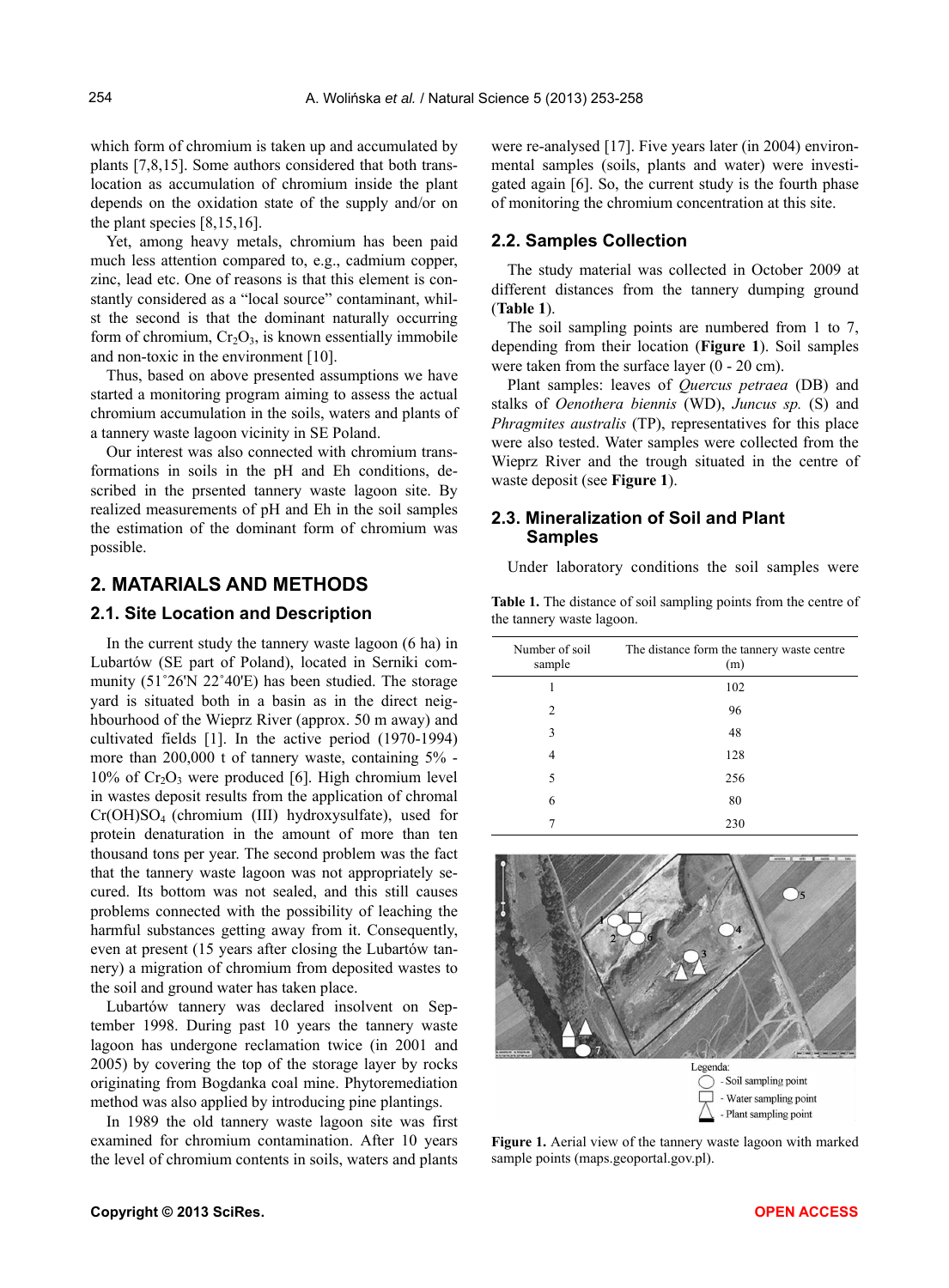dried at 105˚C for 24 h and after that sifted and weighed. Both soil as plant samples were mineralized. Samples (0.5 g) were digested using the mixture of concentrated  $HNO<sub>3</sub>$  and HF and performed (4 min, temp. 150 $^{\circ}$ C) in open microwave system (Maxidigest MX 4350, Prolabo). After filtration the extracts were diluted with distilled water to the final volume of 50 ml.

## **2.4. Total Chromium Concentration Measurements**

Environmental samples (water, plants and soils) were analysed at  $\lambda = 359.3$  nm for total chromium concentration by AAS technique, with flame atomisation—FAAS (Z-8200, HITACHI), in three replications. Total chromium concentration was expressed as element content in dry mass of the soil (mg·Cr·kg<sup>-1</sup>).

#### **2.5. Determination of pH and Eh**

The pH and Eh were determined potentiometrically using a multifunctional potential meter pIONneer 65 (Radiometer Analytical S.A., France), equipped with a following electrodes: glass pH electrode—(Cartrode pH E16M340) and combined platinum and Ag/AgCl (reference) electrode (E31M004)—for Eh. Each measurement was replicated three times.

# **3. RESULTS AND DISCUSSION**

#### **3.1. pH and Eh Values in the Soil Samples**

Values of pH and Eh in the soil samples taken from different points of the old tannery waste lagoon are presented in **Figure 2**. Generally, Eh level varied between 266 - 510 mV, reaching the highest values in soil sample 5—taken from neighbouring cultivated field.

The lowest redox potential level (266 - 281.3 mV) in soil sample 6—situated in the central point of the lagoon and sample 7, located nearby Wieprz River was noted.



**Figure 2.** pH values and redox potential (Eh) level at investigated soil samples. Average values with standard deviations are presented.

Soil pH represented acidic conditions  $(2.7 - 5.4)$ , characteristic for sandy soils with small CEC (cation exchange capacity) and high  $H^+$  saturation. Sandy soils predominate at investigated tannery waste lagoon area [1]. Moreover, decrease of pH to the value of 2.6 resulted in Eh increase to 510 mV. This trend is compatible with earlier observations [1,4,18,19]. Presented range of Eh is characteristic for good oxygenation conditions with  $O_2$ , as a main electron acceptor. Furthermore, these Eh values and acidic pH favoured the dominance of less toxic and immobile Cr (III) form. It was also pointed out that the main oxidant responsible for oxidation of Cr (III) in soil was manganese (IV) oxide [4]. Authors observed that the sorption of Cr (III) on soil decreased in the presence of  $MnO<sub>2</sub>$ , what is probably caused by comparative reaction, which is oxidation of Cr (III) to Cr (VI) by  $MnO<sub>2</sub>$  and also by process of manganese (III) sorption on the soil [4].

## **3.2. Chromium Contamination in Water Samples**

Total chromium concentration in water sample originated from Wieprz River reached 0.008 mg·dm<sup>-3</sup> and 0.017 mg·dm<sup>-3</sup> in the sample taken from the trough situated in the tannery centre. Registered in 2009 water contamination was by 98% lower from its level in Wieprz River  $(0.41 \text{ mg} \cdot \text{dm}^{-3})$  noted in 2004 [6]. Additionally, in 1989, the chromium concentration in water was estimated at the level of 1.18 mg·dm<sup>-3</sup> [1]. Decidedly, in comparison with earlier studies a decreasing trend of the chromium content in Wieprz River was found.

#### **3.3. Chromium Contamination in Plants**

The highest total chromium concentration was found in the following plant samples (see **Figure 3**): stalks of *Oenothera biennis* (WD) and leaves of *Quercus petraea* (DB), where Cr content was on the level: 11 mg·kg<sup>-1</sup> and 5.5 mg⋅kg<sup>-1</sup> for WD and DB, respectively. In the case of



Figure 3. Total Cr concentration in the plants investigated. Average values with standard deviations are presented.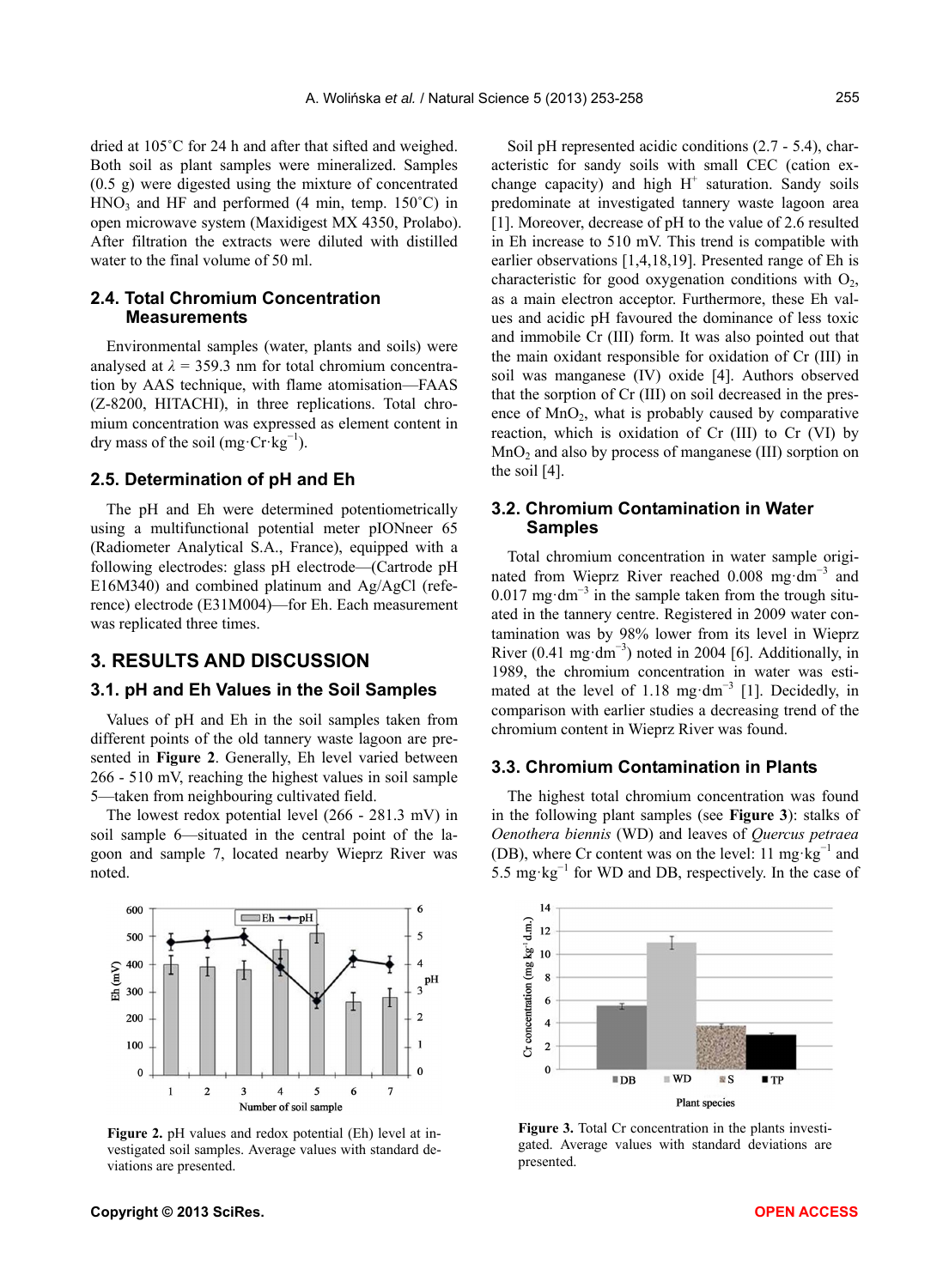stalks of *Juncus sp.* (S) and *Phragmites australis* (TP) less ability for chromium absorption was noted, as level of Cr concentrations remained at the range of 2.75 - 3.0  $mg \cdot kg^{-1}$ .

It was assumed that only a small amount of metal passes through plants [20], however one should remember that the mechanisms of chromium resistance in plant cells have not been properly discovered and described [7]. Suggestion of World Health Organisation (WHO) indicated that the chromium concentration in plants growing in unpolluted soil should not exceed 0.19 mg·kg $^{-1}$  [21]. Other authors reported [10] that in normal conditions, chromium concentration in plants is less than 1 µg·g<sup>−</sup><sup>1</sup> , but in plants growing on soils treated with tannery waste, concentrations may increase significantly [22]. The study by Isikli *et al.* [20], who attempted to determine the chromium content in the plants taken from a rural area, exposed to cement factory emissions, indicated that an average chromium concentration was c.a. 167 mg·kg<sup>−</sup><sup>1</sup> . It was also observed that in serpentine soils the mean chromium content was 45 mg·kg<sup>-1</sup>, but plants growing on these soils may contain up to 100 mg·Cr·kg<sup>-1</sup> [23]. In that context a comparison of our data with these mentioned above demonstrates that tested plant samples were not as highly contaminated with chromium. It may be an effect of phytoremediation treatments realized in 2005 on investigation site. It is known, that the application of plants to decontaminate soils is an initial stage for detoxification of heavy-metal-polluted areas [7]. Phytoremediation based on the ability of the some plant species to absorb, sequester, an/or transform the soil contaminant [24], can be very efficient, particularly in soils with small CEC.

# **3.4. Chromium Contamination in Soil Samples**

Large differences in soil chromium concentration were observed in the site investigated, with a very scattered distribution. Total chromium concentrations in soil samples are presented in **Figure 4**. The highest chromium content is still present in sandy soil samples 1 (18.25 mg·kg<sup>-1</sup>) and soil sample 2 (8.0 mg·kg<sup>-1</sup>), located in the centre of the old tannery waste lagoon (see **Figure 1**). At the remaining soil sample points (3 - 7) chromium concentration not exceeded the level of 5 mg⋅kg<sup>-1</sup>.

Finally, comparison of the total Cr concentration changes (from 2003 to 2009) in a investigated soil samples were done (**Figure 5**).

A decreasing trend of the chromium concentration with time in the monitored soil points was stated. The highest chromium content was noted in 2004, what may be connected with the second step of tannery waste site restoration—realized in 2005. Results from 2009 showed that chromium concentration in soil samples was lower



**Figure 4.** Total Cr concentration in a marked soil sample points. Average values with standard deviations are presented.



**Figure 5.** Comparison of the total Cr concentration changes at 2003, 2004 and 2009 in a soil sample points investigated. Average values with standard deviations are presented.

from these in 2004 by 42% - 83% (depending from the soil point location).

In normal conditions, chromium in soils derives from that content in the parent material [10]. Significant chromium enrichment in soils is always of anthropogenic origin. As is reported by WHO [21] the chromium content in soils ranges between 2 and 50 mg·kg<sup>-1</sup>. The results obtained in the current study have not exceeded the acceptable level of 50 mg·kg<sup>-1</sup>. Even, the highest chromium concentration stated in the centre of the old tannery waste lagoon (18.25 mg·kg<sup>-1</sup>), was by 63.5% lower from WHO limit. Decreasing trend of chromium content observed during last 10 years in the investigated site of tannery lagoon is optimistic, taking into account that the residence time of chromium in soils is estimated to be  $10^3 - 10^4$  years [10,25].

# **4. CONCLUSION**

Our investigations demonstrated that total chromium concentration in soil samples from the vicinity of tannery waste lagoon ranged from 2.25 to 18.25 mg⋅kg<sup>-1</sup>⋅dm and not exceeded Polish acceptable level  $(50 \text{ mg} \cdot \text{kg}^{-1})$ . Similarly, water contamination in the range from 0.008 - 0.017 mg·dm<sup>-3</sup> was not an infringement acceptable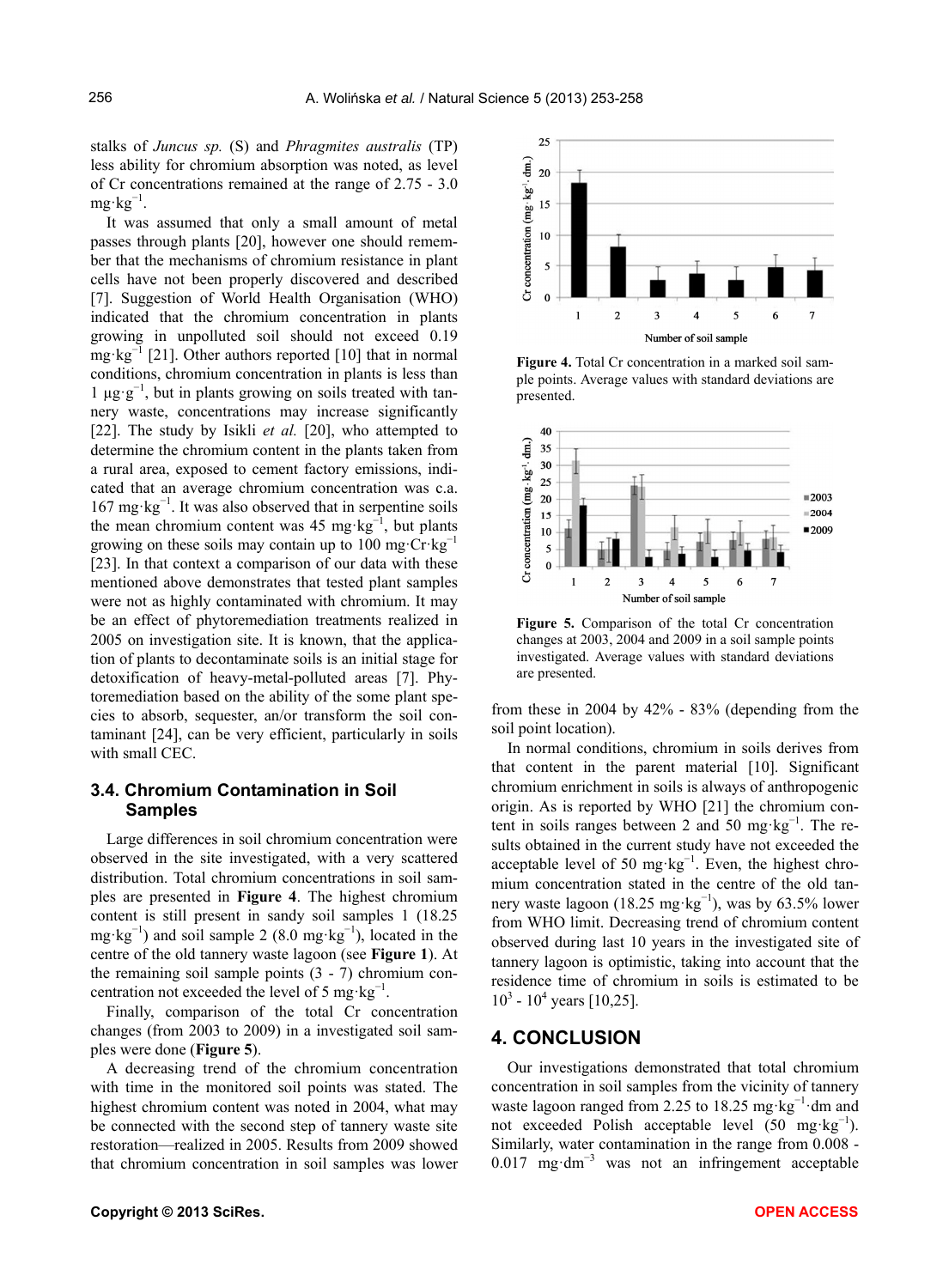standard  $(0.05 \text{ mg} \cdot \text{dm}^{-3})$ . Noted in the current experiment the average concentration of chromium in soil landfill  $(5.5 \text{ mg} \cdot \text{kg}^{-1})$  was about half lower, in comparison with the concentrations noted in 2003 (9.7 mg·kg<sup>-1</sup>) and 2004 (13.8 mg·kg<sup>-1</sup>). The present study confirmed also previous findings that the chromium absorption from the soil by plants depends on the plant species, as the highest Cr content was detected in the stalks of *Oenothera biennis* (11 mg·kg<sup>-1</sup>), whilst the lowest in *Phragmites australis* (3 mg·kg<sup>−</sup><sup>1</sup> ). Determined soil redox potential (Eh) values, not exceeding the level of 600 mV and pH 2.7 - 5.4 reflected the ranges characteristic and favourable for Cr (III) dominance. Moreover, it was assumed that applied reclamation methods seemed to be an effective in reduction of Cr contamination, as nowadays the tannery waste lagoon site is not so threat to the health of local residents and to the surrounding ecosystem.

# **5. ACKNOWLEDGEMENTS**

The Authors greatly thank Mr. Artur M. Banach for suggestions which led to language improvement.

## **REFERENCES**

- [1] Stępniewska, Z., Bucior, K. and De Boodt, M. (2001) Chromium and its forms in soils in the proximity of the old tannery waste lagoon. *International Agrophysics*, **15**, 121-124.
- [2] Stępniewska, Z., Wolińska, A. and Ziomek, J. (2009) Response of soil catalase activity on chromium contamination. *Journal of Environmental Science*, **21**, 1142-1147. [doi:10.1016/S1001-0742\(08\)62394-3](http://dx.doi.org/10.1016/S1001-0742(08)62394-3)
- [3] Santos, E.C., Silva, I.S., Simoes, T.H.N., Simoni, K.C.M., Oliveira, V.M., Grossman, M.J. and Durrant L.R. (2012) Correlation of soil microbial community responses to contamination with crude oil with and without chromium and copper. *International Biodeterioration and Biodegradation*, **70**, 104-110. [doi:10.1016/j.ibiod.2012.01.010](http://dx.doi.org/10.1016/j.ibiod.2012.01.010)
- [4] Stępniewska, Z., Bucior, K. and Bennicelli, R.P. (2004) The effects of  $MnO<sub>2</sub>$  on sorption and oxidation of Cr (III) by soils. *Geoderma*, **122**, 291-296. [doi:10.1016/j.geoderma.2004.01.015](http://dx.doi.org/10.1016/j.geoderma.2004.01.015)
- [5] Apte, A.D., Verma, S., Tare, V. and Bose, P. (2005) Oxidation of Cr (III) in tannery sludge to Cr (VI): Field observations and theoretical assessment. *Journal of Hazardous Materials*, **121**, 215-222. [doi:10.1016/j.jhazmat.2005.02.010](http://dx.doi.org/10.1016/j.jhazmat.2005.02.010)
- [6] Stępniewska, Z., Wolińska, A. and Pióro, W. (2007) Chromium migration in the vicinity of a tannery waste lagoon. *Polish Journal of Soil Science*, **XL/2**, 139-145.
- [7] Cervantes, C., Campos-Garcia, J., Devars, S., Guatierrez-Corrora, F., Loza-Tavera, M., Torres-Guzman, J.C. and Moreno-Sanchez, R. (2001) Interactions of chromium with microorganisms and plants. *FEMS Microbiology Reviews*, **25**, 335-347.

[doi:10.1111/j.1574-6976.2001.tb00581.x](http://dx.doi.org/10.1111/j.1574-6976.2001.tb00581.x)

- [8] Polti, M.A., Atjian, M.C., Amoroso, M.J. and Abate, C.M. (2011) Soil chromium bioremediation: Synergic activity of *Actinobacteria* and plants. *International Biodeterioration and Biodegradation*, **65**, 1175-1181. [doi:10.1016/j.ibiod.2011.09.008](http://dx.doi.org/10.1016/j.ibiod.2011.09.008)
- [9] Stępniewska, Z. and Wolińska, A. (2005) Soil dehydrogenase activity in the presence of chromium (III) and chromium (VI). *International Agrophysics*, **19**, 79-83.
- [10] Bini, C., Maleci, L. and Romanin, A. (2008) The chromium issue in soils of the leather tannery district in Italy. *Journal of Geochemical Exploration*, **96**, 194-202. [doi:10.1016/j.gexplo.2007.03.008](http://dx.doi.org/10.1016/j.gexplo.2007.03.008)
- [11] Gondek, K., Filipek-Mazur, B. and Koncewicz-Baran, M. (2010) Content of heavy metals in maize cultivated in soil amended with sewage sludge and its mixtures with peat. *International Agrophysics*, **24**, 35-42.
- [12] Chin, P.K.F. (1994) Fate and transport of chromium through soil in migration and fate pollutants in soils and subsoils. *Institute of Water Research*, **96**, 61-626.
- [13] James, B.R., Petura, J.C., Vitale, R.J. and Mussoline, G.R. (1997) Oxidation-reduction chemistry of chromium: Relevance to the reagulation and remediation of chromate-contaminated soils. *Journal of Soil Contamination*, **6**, 569-580. [doi:10.1080/15320389709383590](http://dx.doi.org/10.1080/15320389709383590)
- [14] Massacheleyn, P.H., Pardue, J.H., De Laune, R.D. and Patrick, W.H. (1992) Chromium redox chemistry in a lower Mississipi Valley bottomland hardwood wetland. *Environmental Science and Technology*, **26**, 1217-1226. [doi:10.1021/es50002a611](http://dx.doi.org/10.1021/es50002a611)
- [15] Mangabeira, P.A.O. (2004) Accumulation of chromium in root tissues of *Eichhornia crassipes*. *Appied Surface Science*, **231**, 497-501. [doi:10.1016/j.apsusc.2004.03.195](http://dx.doi.org/10.1016/j.apsusc.2004.03.195)
- [16] Mishra, S., Singh, V., Srivastava, S., Srivastava, R., Srivastava, M.M., Dass, S., Satsangi, G.P. and Prakash, S. (1995) Studies on uptake of trivalent and hexavalent chromium by maize (*Zea mays*). *Food and Chemical Toxicoogy*, **33**, 393-397. [doi:10.1016/0278-6915\(95\)00004-L](http://dx.doi.org/10.1016/0278-6915(95)00004-L)
- [17] Stępniewska, Z. and Bucior, K. (2001) Chromium contamination of soils, waters, and plants in the vicinity of a tannery waste lagoon. *Environmental Geochemistry and Health*, **23**, 241-245. [doi:10.1023/A:1012247230682](http://dx.doi.org/10.1023/A:1012247230682)
- [18] Bouda, S. and Issac, K.P. (1986) Influence of soil redox conditions on oxidation of biotite. *Clay Minerals*, **21**, 149- 157. [doi:10.1180/claymin.1986.021.2.04](http://dx.doi.org/10.1180/claymin.1986.021.2.04)
- [19] Gliński, J., Stępniewski, W., Stępniewska, Z., Wło- darczyk, T. and Brzezińska, M. (2000) Characteristic of aeration properties of selected soil profiles from central Europe. *International Agrophysics*, **14**, 17-31.
- [20] Isikli, B., Demir, T.A., Urer, S.M., Berber, A., Akar, T. and Kalyoncu, C. (2003) Effect of chromium exposure from a cement factory. *Environmental Research*, **91**, 113- 118. [doi:10.1016/S0013-9351\(02\)00020-8](http://dx.doi.org/10.1016/S0013-9351(02)00020-8)
- [21] World Health Organisation (1988) Chromium environmental health criteria. Geneva.
- [22] Barcelo, J. and Poschenrieder, C. (1997) Chromium in plants. In: Canali, S., Canali, F., Tittarelli, P. and Sequi, P., Eds.,